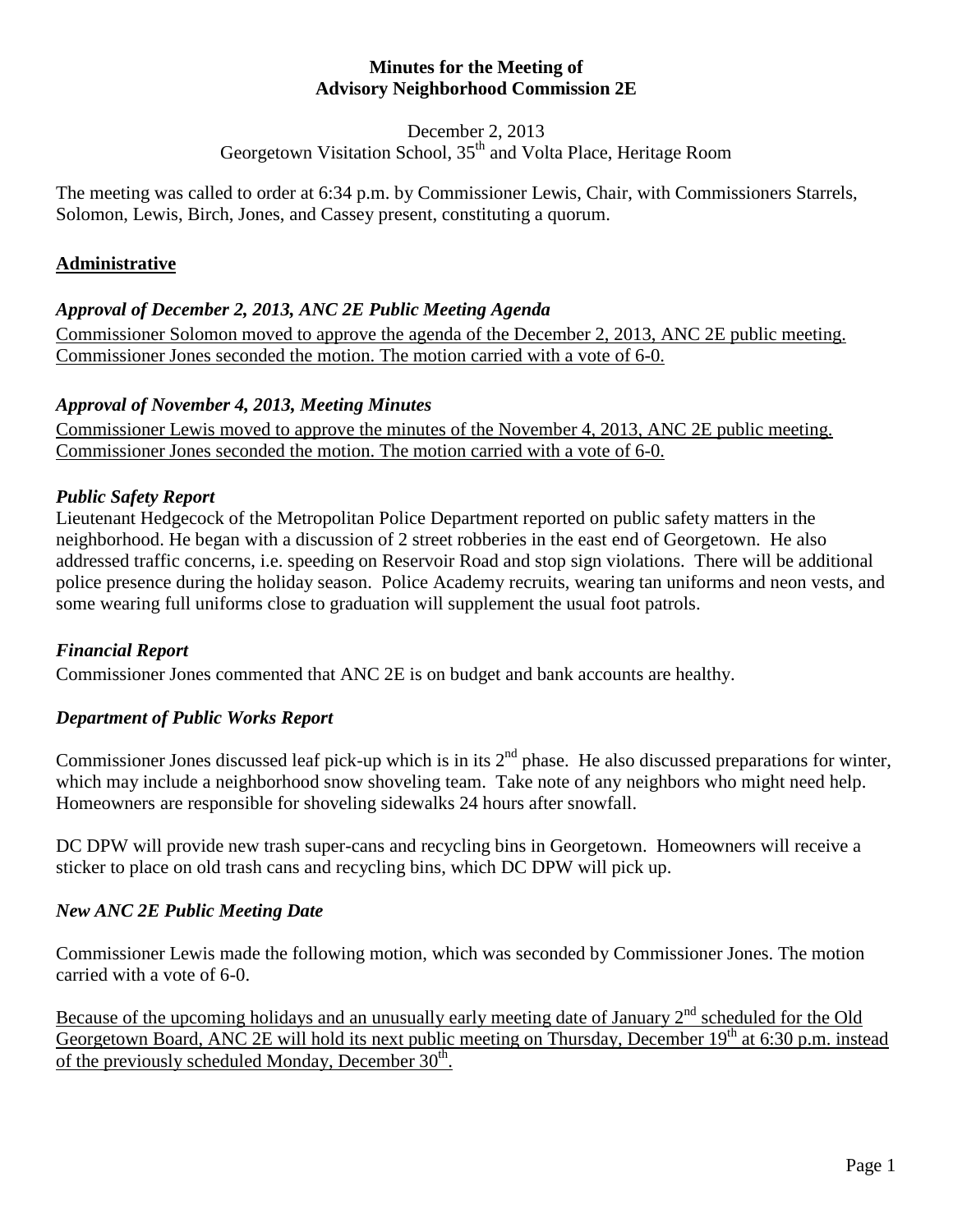#### *Community Comment*

Ruth Werner from Jack Evans office discussed that Councilmember Evans does not support the rooftop performance space or deck at the Duke Ellington modernization project.

Commissioner Lewis announced that Ellen Steury will be the new Commissioner for SMD 07.

Haseem Dawkins of DC Sustainable Energy discussed that DC SEU could provide information about how businesses and residents at all income levels can access new energy technology and cheaper rates. DC SEU is supported by our utility dollars and can help residents get reimbursement for energy efficient installation and rebates on energy efficient appliances. Go to DC SEU.com

Lauralynn Lee, Associate VP for Community Engagement and Strategic Initiatives at Georgetown University commented that the Georgetown University Campus Plan was an active and robust partnership with community and that the first year of the Plan has been spent putting in place initiatives intended to produce significant progress in the years to come. GU has plans under way to provide additional on-campus undergraduate housing, has moved 65 students off Magis Row, and has relocated 1000 graduate students to a new GU downtown location. The GU Office of Neighborhood Life has been restructured. GU is supporting student social life on campus with New South Student Center, 24 hour food service, shuttle service, bike shares and zip cars. Contact Cory Peterson, Director of Office of Neighborhood Life, at [Neighborhood@georgetown.edu](mailto:Neighborhood@georgetown.edu) at  $36<sup>th</sup>$  and N Streets, NW, 202-687-5138 about concerns or for further information. The first annual Campus Plan report is available on line at the Zoning Commission and the Georgetown University website.

Joe Sternlieb, CEO of the Georgetown BID discussed Georgetown 2028, what Georgetown would be like in 15 years, how to create a stronger commercial district without adversely impacting residents, transportation, physical improvements and economy.

## *New Business*

## **Resolution for the WMATA Board re a Metro stop in Georgetown**

Commissioner Lewis made the following motion, which was seconded by Commissioner Starrels. The motion carried with a vote of 6-0.

Advisory Neighborhood Commission 2E, serving Georgetown and Burleith, joins the Georgetown Business Improvement District, the Georgetown Citizens Association, and Georgetown University in expressing strong support for the construction of a Georgetown Metro station as part of the WMATA Momentum Plan.

A Metro station in Georgetown will provide better transportation service not only for the residential, business and university communities in Georgetown and Burleith but will enhance the regional Metro network as well, by greatly improving transportation options for the millions of visitors who come to the Georgetown Historic District each year.

ANC 2E representatives have worked with the Georgetown Business Improvement District's 15-year planning effort, Georgetown 2028. A Georgetown Metro station has emerged as the top transportation priority of this planning effort, with the goal of operating Metro service in Georgetown by the end of the Georgetown 2028 planning period.

We strongly encourage the WMATA Board to plan for and approve the construction of a Georgetown Metro station in the immediate future.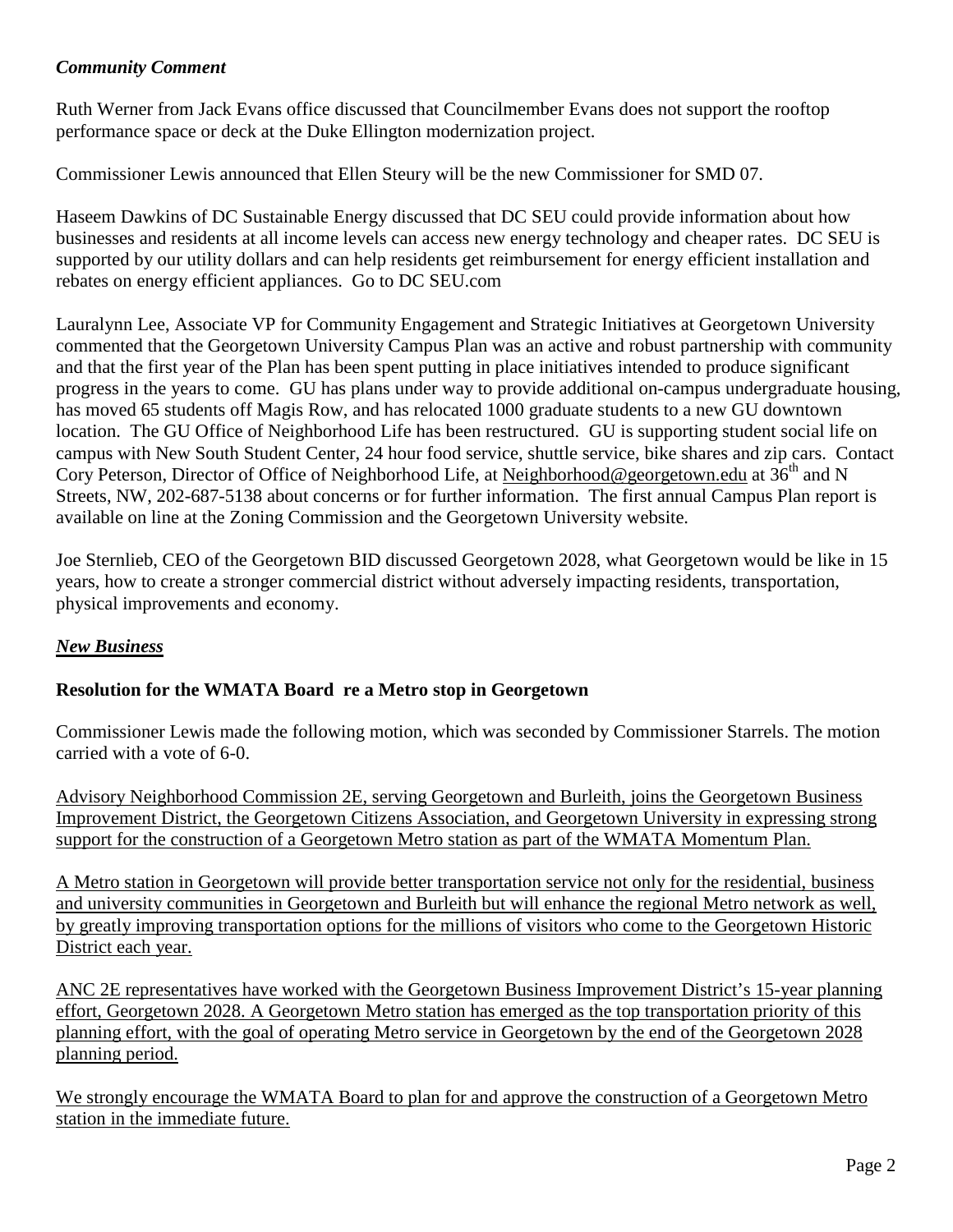## **Breakfast with Santa event at Volta Park December 8th**

Commissioner Lewis made the following motion, which was seconded by Commissioner Solomon. The motion carried with a vote of 6-0.

ANC 2E supports the Breakfast with Santa planned by the Friends of Volta Park for December 8, 2013.

## **Wisconsin Avenue lane configuration north of 34th Street, NW**

Commissioner Solomon made the following motion, which was seconded by Commissioner Starrels. The motion carried with a vote of 6-0.

ANC 2E agrees with the ANC 3B commissioners for Glover Park who now are supporting a return to a six-lane configuration of Wisconsin Avenue between  $34<sup>th</sup>$  Street NW and Calvert Street NW.

As many residents and businesses in our community as well as in Glover Park have noted, the removal of traffic lanes has caused both disruptive congestion on Wisconsin Avenue and cut-through traffic on residential streets. The experiment has simply not worked as intended. The original six-lane configuration now should be restored.

We would also support appropriate measures to enhance pedestrian safety on Wisconsin Avenue, such as considering speed cameras, crosswalk delineation by color or material that differs from the ordinary roadway paving, and signalization of the intersection of 35th Street NW and Wisconsin Avenue, with two-way traffic on 35th Street NW between Whitehaven Parkway NW and Wisconsin Avenue. We trust that DDOT will confer and consult with all of the affected communities when considering and before implementing such safety measures.

#### **Old Georgetown Board**

#### *Regular Calendar*

#### **MAJOR PROJECTS**

#### **SMD 03, 1351 Wisconsin Avenue, NW, OG 14-007 (HPA 14-011) (former Georgetown Theater) Commercial, Demolition, roof top addition, rear addition, alterations, Concept – revised design**

Commissioner Jones made the following motion, which was seconded by Commissioner Cassey. The motion carried with a vote of 6-0.

ANC2E continues to have concerns about this proposal due to the additions creating a large footprint, excessive scale and length and the reduction of open space. ANC2E does not oppose the  $2<sup>nd</sup>$  floor addition on the current commercial building.

## **SMD 05, 1230 29th Street, NW, 3111 K Street, NW, 1000 Potomac Street, NW, New concrete covers on public space for expanded vaults for Comcast, Public space permit**

Commissioner Starrels made the following motion, which was seconded by Commissioner Lewis. The motion carried with a vote of 6-0.

ANC2E appreciates the plans as pres by Comcast for this project. With expectations of work as presented, with expectations of the work hours as presented and with expectations of proper people onsite with main contact via cell phone as described, ANC2E does not object to Comcast's plans.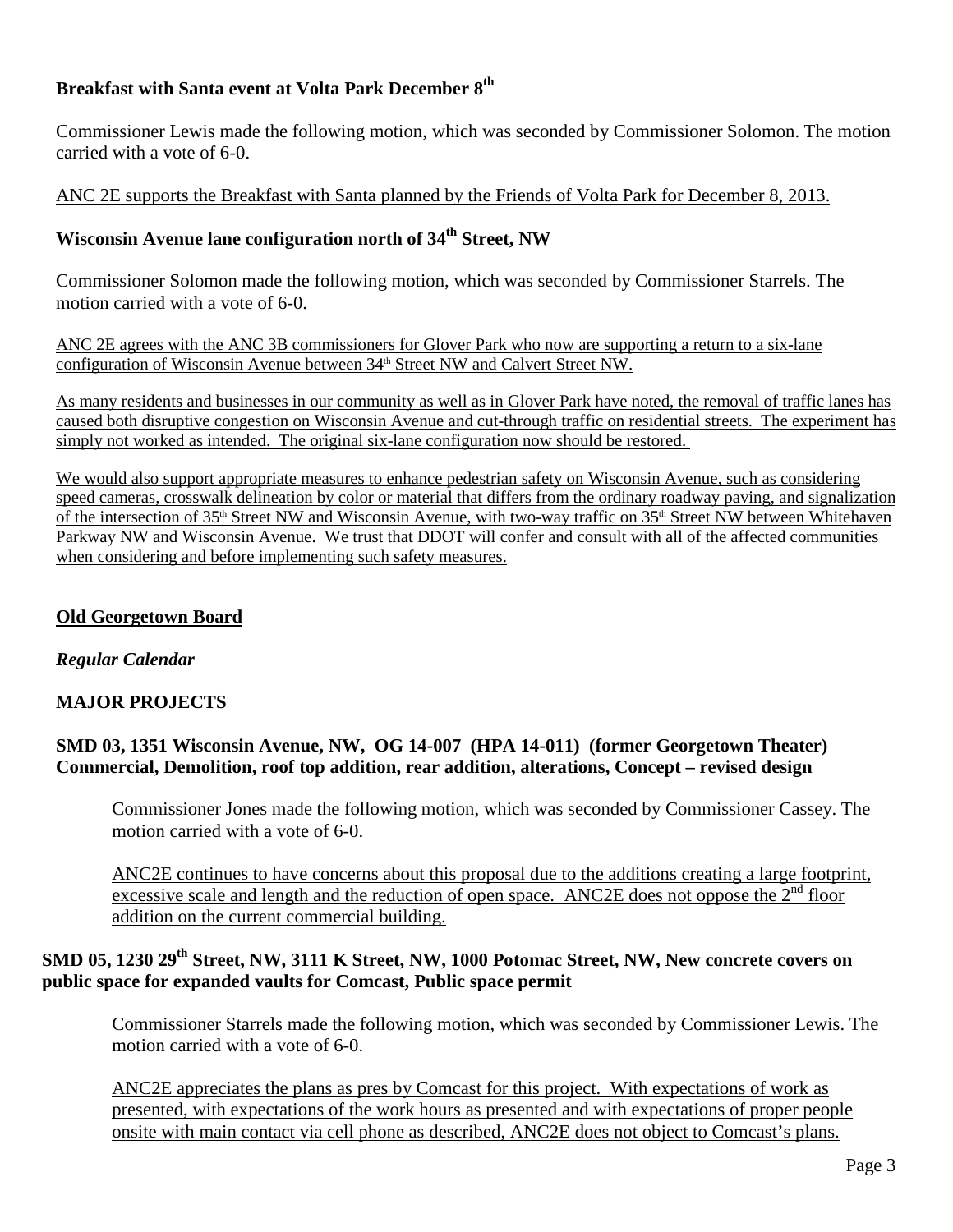## **PRIVATE PROJECTS**

#### **SMD 05, 1071 Thomas Jefferson Street, NW, OG 14-038 (HPA 14-061) Mixed-use, 3-story rear addition with basement – options, Concept**

Commissioner Starrels made the following motion, which was seconded by Commissioner Solomon. The motion carried with a vote of 6-0.

After careful consideration of both options, A and B, ANC2E finds that Option B is preferable to Option A. We believe Option B is the better of the two because of less massing compared to the other option, which is reflected in the use of the brick and the benefits of stepping back as the addition goes up.

ANC2E would like OGB to consider the windows used in the proposed additions. ANC2E would suggest that windows more closely replicate the traditional windows used on the neighboring properties to the south and to the north, as they would be more appropriate than the large windows as proposed. We want the design of the façade including the windows to blend in better with the neighboring properties.

It is desirable that the ground floor window treatment is being changed. It is important that the glass on the ground level in the rear does stand out from the design of the neighboring properties. We would like OGB to pay attention to this design element.

We hope the metal railings be tasteful and not too heavy or "cage-like". (We do not want the "cagelike" appearance of the building to the south).

The proposed addition should not be visible from Thomas Jefferson Street, NW.

**SMD 06, 2709-2713 N Street NW, OG 14-047** (HPA 14-071) Alexander Memorial Baptist Church, Residential, Additions, alterations, site work, curb-cut, Concept

Commissioner Birch made the following motion, which was seconded by Commissioner Starrels. The motion carried with a vote of 6-0.

ANC 2E welcomes the proposal to convert the property to a single family residence. We recognize significant neighborhood support for the plan, including the proposed curb cut on the north side of N Street to accommodate a garage under the property.

We are supportive of the plan to restore the design of the southern façade of the historic Asaph Hall residence and we have no objection to infill and addition to the Hall residence as proposed on the north facade.

Our concerns, which are not considerable, address the historic significance of the property and the impact of the proposed plans on the immediate neighbors and the character of the neighborhood.

We urge the minimum amount of loss to historic fabric in the plans, and